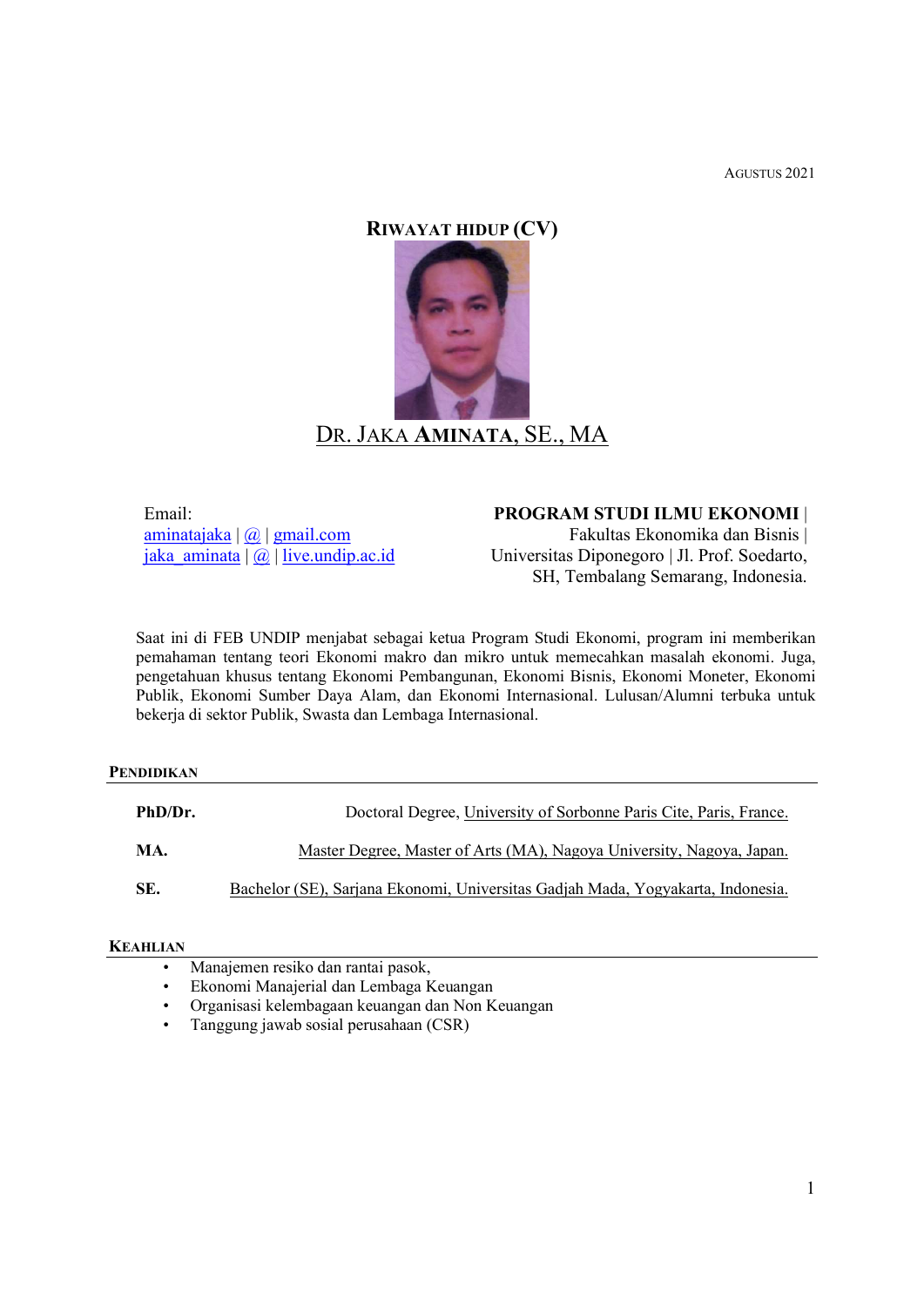#### PENGHARGAAN

| <b>Jenis</b>                                                                                                                                                                                                                                                                                                                                                                     |              |  |
|----------------------------------------------------------------------------------------------------------------------------------------------------------------------------------------------------------------------------------------------------------------------------------------------------------------------------------------------------------------------------------|--------------|--|
| <b>HAKI, 2020</b>                                                                                                                                                                                                                                                                                                                                                                |              |  |
| HAK PATEN, 2021 (Laporan Keuangan Robotics - Proses)<br>SATYA LENCANA KESETIAAN PNS (UNDIP) - 2019                                                                                                                                                                                                                                                                               |              |  |
|                                                                                                                                                                                                                                                                                                                                                                                  |              |  |
| <b>Beasiswa</b>                                                                                                                                                                                                                                                                                                                                                                  |              |  |
| APLOG (Le Projet Amélioration et Performance de la Logistique Globale) NIMEC<br>Laboratory, University of Le Havre, Normandie, France, 2013-2014.<br>Indonesian Government, 2011.<br>$\bullet$<br>Indonesian Government, 2008.<br>$\bullet$<br>Japanese Government, 2002.<br>$\bullet$<br>Inter University Center (IUC), Gadjah Mada University, 1997.<br>$\bullet$<br>$\bullet$ |              |  |
| Sumitomo Bank Corporation, New York, USA, 1996.                                                                                                                                                                                                                                                                                                                                  |              |  |
| <b>Hibah Penelitian</b>                                                                                                                                                                                                                                                                                                                                                          | 2020-2021    |  |
| <b>DIPA UNDIP</b>                                                                                                                                                                                                                                                                                                                                                                |              |  |
| <b>PENGALAMAN</b>                                                                                                                                                                                                                                                                                                                                                                |              |  |
| Dissertation, Université Sorbonne Paris Cite, France                                                                                                                                                                                                                                                                                                                             | 2017         |  |
| Manajemen resiko dan rantai pasok.                                                                                                                                                                                                                                                                                                                                               |              |  |
| Organisasi kelembagaan keuangan dan Non Keuangan<br>$\bullet$                                                                                                                                                                                                                                                                                                                    |              |  |
| tanggung jawab sosial perusahaan (CSR)<br>$\bullet$                                                                                                                                                                                                                                                                                                                              |              |  |
| Ecogreen Group Ltd, Paris, France<br><b>Posisi</b>                                                                                                                                                                                                                                                                                                                               | 2011 to 2012 |  |
| Manager Pembelian<br>$\bullet$                                                                                                                                                                                                                                                                                                                                                   |              |  |
| Manajer Perencanaan<br>$\bullet$                                                                                                                                                                                                                                                                                                                                                 |              |  |
| Manajer Logistik<br>$\bullet$                                                                                                                                                                                                                                                                                                                                                    |              |  |
| Manajer Transportasi<br>$\bullet$                                                                                                                                                                                                                                                                                                                                                |              |  |
| Nippon Denso gas Gakaku, Nagoya, Japan<br>Posisi                                                                                                                                                                                                                                                                                                                                 | 2000 to 2002 |  |
| International Consultant/Konsultan Internasional.<br>$\bullet$                                                                                                                                                                                                                                                                                                                   |              |  |
| PENGALAMAN MENGAJAR                                                                                                                                                                                                                                                                                                                                                              |              |  |

## Sorbonne Paris XIII, Paris 2012 to 2017

Program studi dengan rata-rata 300 mahasiswa per semester, yang mencakup sebagai berikut:

- Mengembangkan kuis, ujian, dan pekerjaan rumah (home work), Program MBA and MSc.
- Merevisi silabus untuk memenuhi standar akreditasi international.
- Penilaian terhadap laboratorium dengan berkoordinasi dengan tim inti.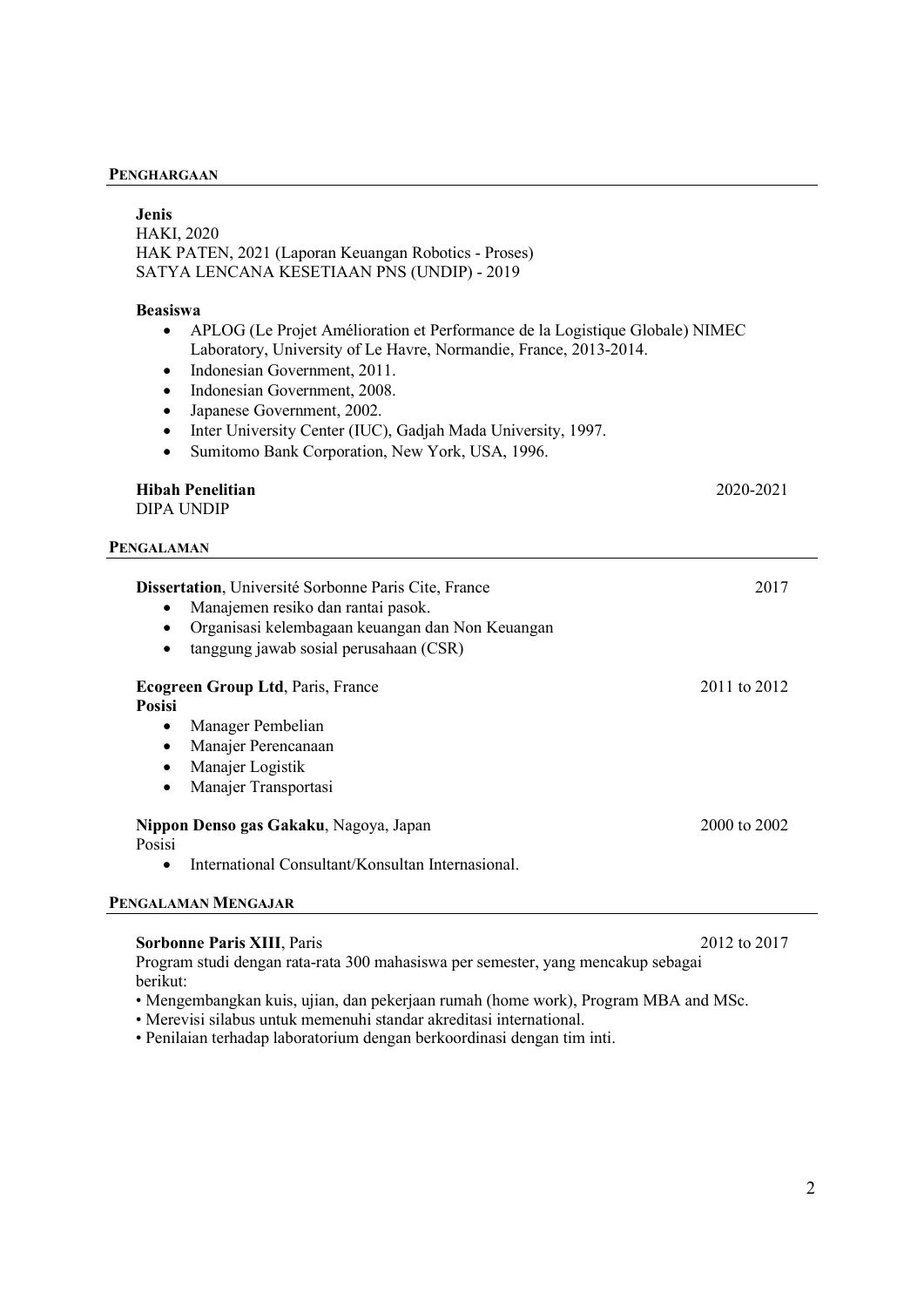#### PUBLIKASI ILMIAH

- 1. Gunanto, EYA., Wahyu, T., **Aminata, J.,** Hayati, B., Convergence CO2 Emission in ASEAN Countries: Augmented, Green Solow Model Approach, 2021. Vol 11, No 5 (2021). DOI: https://doi.org/10.32479/ijeep.11582.
- 2. Deden DI, Aminata J., Deterrence Effects of Fine and Non-Fine Penalties: Insights From Laboratory Experiment, article in JSSM Vol. 16 No. 7, October 2021.
- 3. Murti B, Sulistyo, Aminata J., Modeling of Hydrogen Infrastructure for Fuel Cell Applications and Its Impact on Hydrogen Economic Era, Case Study in Semarang, European Journal of Advances in Engineering and Technology, ISSN: 2394 - 658X, 2020.
- 4. Sukresna IM, Deden DI, and **Aminata J**., *Developing a framework of interactions among* stakeholders in the governance of Indonesian Forests, Journal Eco. Env. & Cons., EM International, 2020.
- 5. Darwanto, Aminata J., et all, Does Formal Constraints Reduce CO2 Emissions? Indonesia's Empirical Case, International Journal of Energy Economics and Policy, https://doi.org/10.32479/ijeep.8510, 2020.
- 6. H. Sasana, Aminata J., "Energy Subsidy, Energy Consumption, Economic Growth, and Carbon Dioxide Emission: Indonesian Case Studies", International Journal of Energy Economics and Policy, ISSN: 2146-4553, available at http: www.econjournals.com, International Journal of Energy Economics and Policy, 2019, 9(2), 117-122DOI: https://doi.org/10.32479/ijeep.7479
- 7. Candra Arie Nugrahanto, Jaka Windarta, and Aminata, J. (2018), "Analysis of Causality Relationship Energy Consumption and CO2 Emissions to Economic Growth based on the LEAP Model (Case Study of Energy Consumption in Indonesia 2010-2025)", Magister Program of Energy, School of Postgraduate Studies, Diponegoro University, Semarang – Indonesia.
- 8. Susilowati, I., Syah, A., Suharno, S., & Aminata, J. (2018). "Economic Valuation of Tourism Attraction of Jatijajar Cave in Kebumen Regency". JEJAK: Jurnal Ekonomi dan Kebijakan, 11(1), 12-28.

https://journal.unnes.ac.id/nju/index.php/jejak/article/view/13523/7639

- 9. Aminata J., Ana Nia C., & Budiman M.Y., (2017), "Contribution of Bank's Microfinance to Develop Micro, Small and Medium Enterprises SME'S in Indonesia", The 1st Indonesia International Micro Finance Forum 2017 (The 1st IIMF 2017).
- 10. Aminata J., Budiman M.Y., & Ana Nia C., (2017), "Literature Review: How Does the Role of Micro finance to Support Energy Development and Its Organization?", The 1st Indonesia International Micro Finance Forum 2017 (The 1st IIMF 2017).
- 11. Aminata J., Grandval S., Sbihi A., (2016), "Electricity Consumption Level in the New Era of Supply Chain Perspective: Bitcoin Mining Process". (Submitted into PhD Thesis).
- 12. Aminata J., Grandval S., Sbihi A., (2015), "Monte Carlo Simulations underpinning Complex Systems: The Impact of Global ÉCO2 Mix due to Commercial Exchanges via Electric Intelligence Network-Platform". (Submitted into PhD Thesis)
- 13. Aminata J., Grandval S., Sbihi A., (2015), "The Impact of Organizational and Geographical relocation of firm's activity trend on Openness & Production Efficiency in Indonesia's Manufactures". Journal of Social Management, vol.12, n°1.
- 14. Aminata J., Grandval S., Sbihi A., (2015), "Nuclear Warehouse: Emphasize on Energy Efficiency Strategy in Global Supply Chain", Journal of International Logistics and Trade, Volume 12, Number 2, August  $2014$ , pp.61 $\sim$ 80.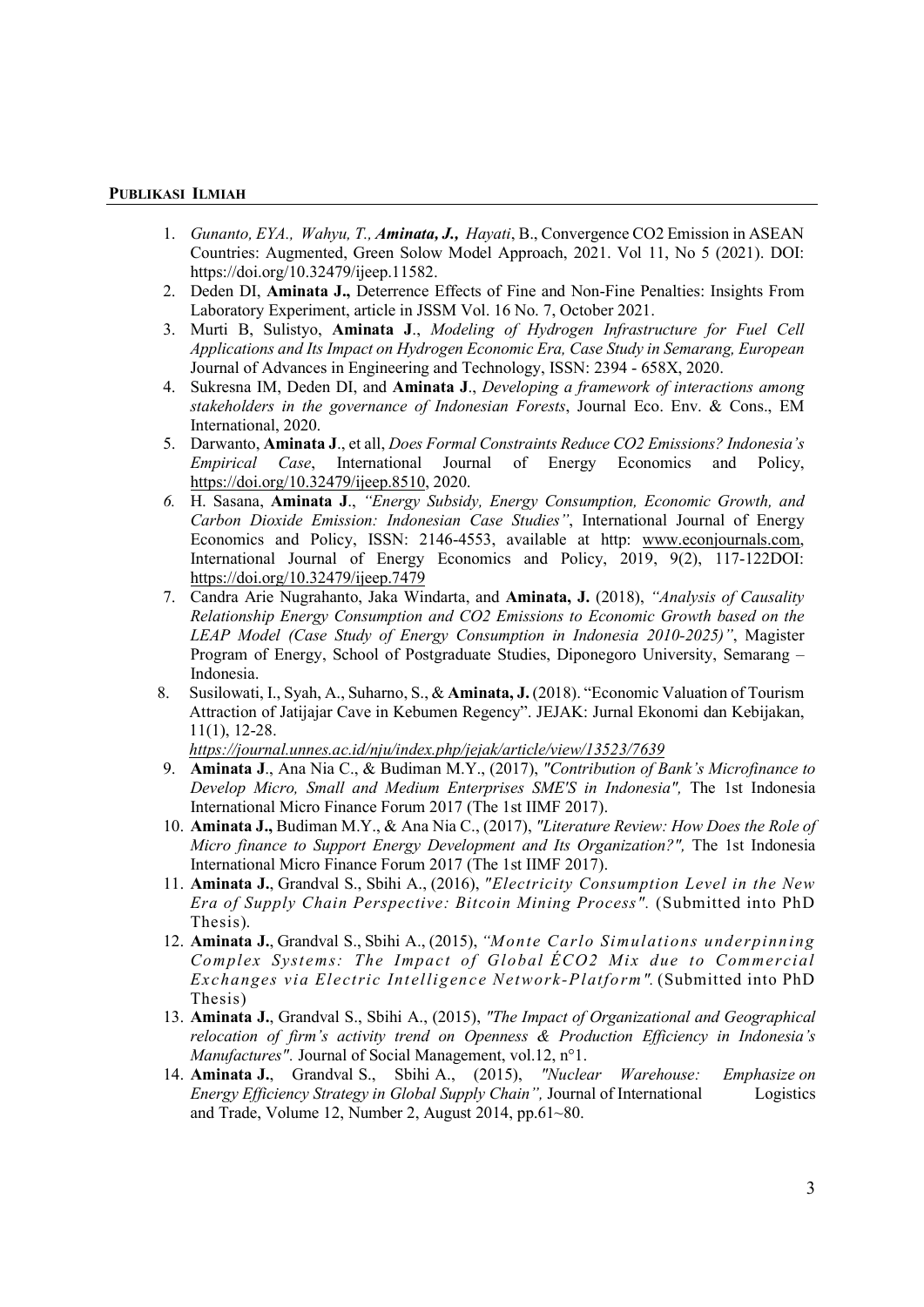- 15. Aminata J., Grandval S., Sbihi A., (2015)," Energy Efficiency in Production Process: A Case of Footwear Trade Development", The Business & Management Review, vol.4, n°4, p.104-113.
- 16. Aminata J., Grandval S., Sbihi A., (2015), "Airlines Industries within Global Supply Chains and It's Strategy on Energy Efficiency", Proceeding of HumTech2014, May 13-15th, Humanitarian Technology: Science, Systems and Global Impact, Massachusetts Ave, Cambridge, MA 02139, USA.
- 17. Aminata J., Grandval S., Sbihi A., (2015), "On Energy Efficiency in Global Supply Chain: An Oleo Chemicals transportation case", Proceeding of the 2nd International Conference on Production and Supply Chain Management, ICPSCM 7-9 November, Rome, Italy.
- 18. Aminata J.,(2005), "Long Range Energy Alternative Planning System, A case of Indonesia", Jurnal Dinamika Ekonomi & Bisnis, Vol.2 n°1, p.81-109.

### Latest Conferences

- Pangarso, SS., Aminata, J., Utama, NA., (2021), Technical Due Diligence for Mini hydro Power Plant Project in Indonesia, 1 st ASEAN International Conference on Energy and Environment (AICEE).
- Aminata J., (2015), Presentation on "Energy Efficiency Strategy within Global Supply Chain and International Logistics: Based on Facts-Simulations, Causes & Its Impacts in Transportation, Production, and Warehouse Management", NIMEC-ULH, October 8th, 2015.
- Aminata J., (2015), was an active and engaged participant at "INTER Day", Research day on May 13th 2015, Venue: EM Normandie Caen, 9, rue Claude Bloch, 14000 Caen, France.
- Aminata J., Grandval S., & Sbihi A., (2014)," Energy Nuclear within Global Supply Chain Framework in Asia – Indonesia", Université Paris 13 – University of Paris North, Sorbonne Paris Cité, France. October 27th. Oral Presentation.
- Aminata J., Grandval S., & Sbihi A., ((2014), "Energy Development: In Long Range Energy Alternative Planning System", MIT & Harvard University, Boston, USA. HumTech2014, May 13th-15th. Full Paper-Accepted.
- Aminata J., Grandval S., & Sbihi A., (2014), "Energy Efficiency in Production System: A Case of Coffee Industry, Through Global Supply Chain", MIT & Harvard University, Boston, USA. HumTech2014, May 13th-15th. Full Paper-Accepted.
- Aminata J., Grandval S., & Sbihi A., (2014), "Airlines Industries Within Global Supply Chains And It's Strategy On Energy Efficiency", Humanitarian Technology 2014 – Humanitarian Technology: Science, Systems and Global Impact, MIT & Harvard University, Boston, USA. HumTech2014, May 13th-15th. Oral Presentation- Full paper.
- Aminata J., Grandval S., & Sbihi A., (2014), "Energy Efficiency on Production System within Global Supply Chain", 10ème colloque de l'Association Internationale et Interdisciplinaire de la Décision (A2ID). April 30th, Paris, France. Oral Presentation-Full Paper.
- Aminata J., Grandval S., & Sbihi A., (2014), "Warehouse Electric Transmission: On Energy Efficiency Strategy in Global Supply Chain, A case of Nuclear Power Plants and Its extension", INHA University, Korea and University of Le Havre. G08, Le Havre, France. April 15th. http://gu8.inha.ac.kr, Oral Presentation-Full Paper.